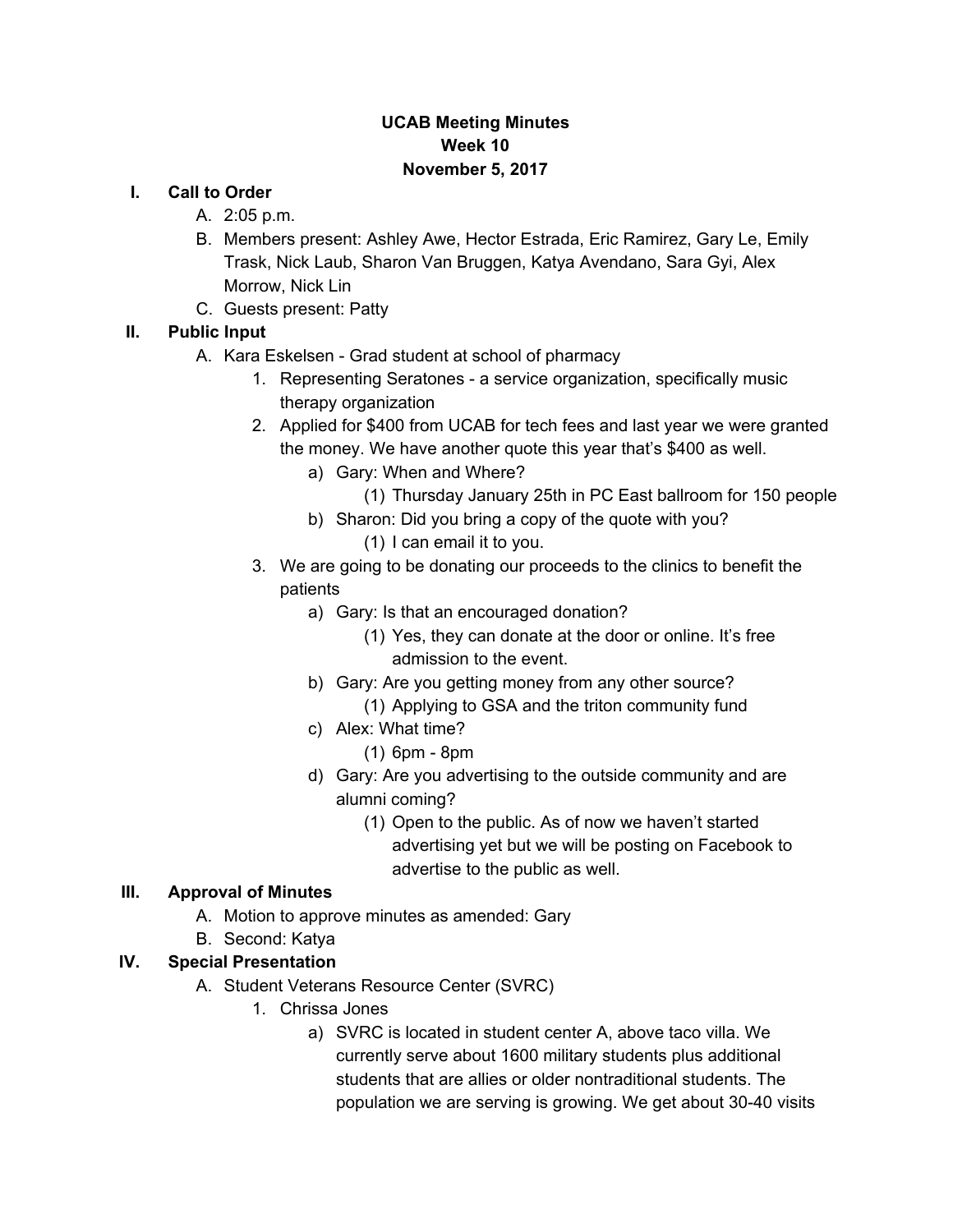per day and as many as 60 people in the center. We usually have about 25-35 students at one time during workshops.

- b) One service that we offer is assisting students with their benefits, providing one-on-one assistance with military benefits. We also have drop in with CAPS if needed, and a peer mentoring program for students to be connected and engaged.
- c) Military connected students here on campus tend to be underperforming by about 6% under most of the average students. For most college campuses, military students perform better but for a variety of reasons they're not performing as well here at UCSD.
- d) Our center aims to provide support for them. We want to find the challenges that they're facing and learn what we as a university can do to help them succeed.
- e) Out of the students who use our center, they have an average 5% higher gpa than their peers, so we know that this resource center is making a difference.
- f) Moving forward we hope to bring in additional staff (working to add more coaches with our staff).
- g) Working on an agreement that will provide mental health support for our military students in addition to CAPS. This has been supported by CAPS, and the VA would take care of funding if we can take care of space.
- h) Looking for additional space with office 219 which is currently used for books for prisoners. Hopefully we can work with them to find other space.
	- (1) Speakers List Opened
		- (a) Nick: Asking for the new space is that to expand service or continue the services?
			- (i) Expand services
		- (b) Alex: Do you have plans with how you're going to work with the books for prisoners program?
			- (i) I don't, but we might be able to help them identify offsite storage space for their materials.
		- (c) Sharon: You mentioned the department of Veteran Affairs as one of the expansions, are you looking to provide them with a permanent space?
			- (i) Yes, we are hoping to bring in two permanent part time staff members. Hopefully in the future we can find additional space for our full time staff.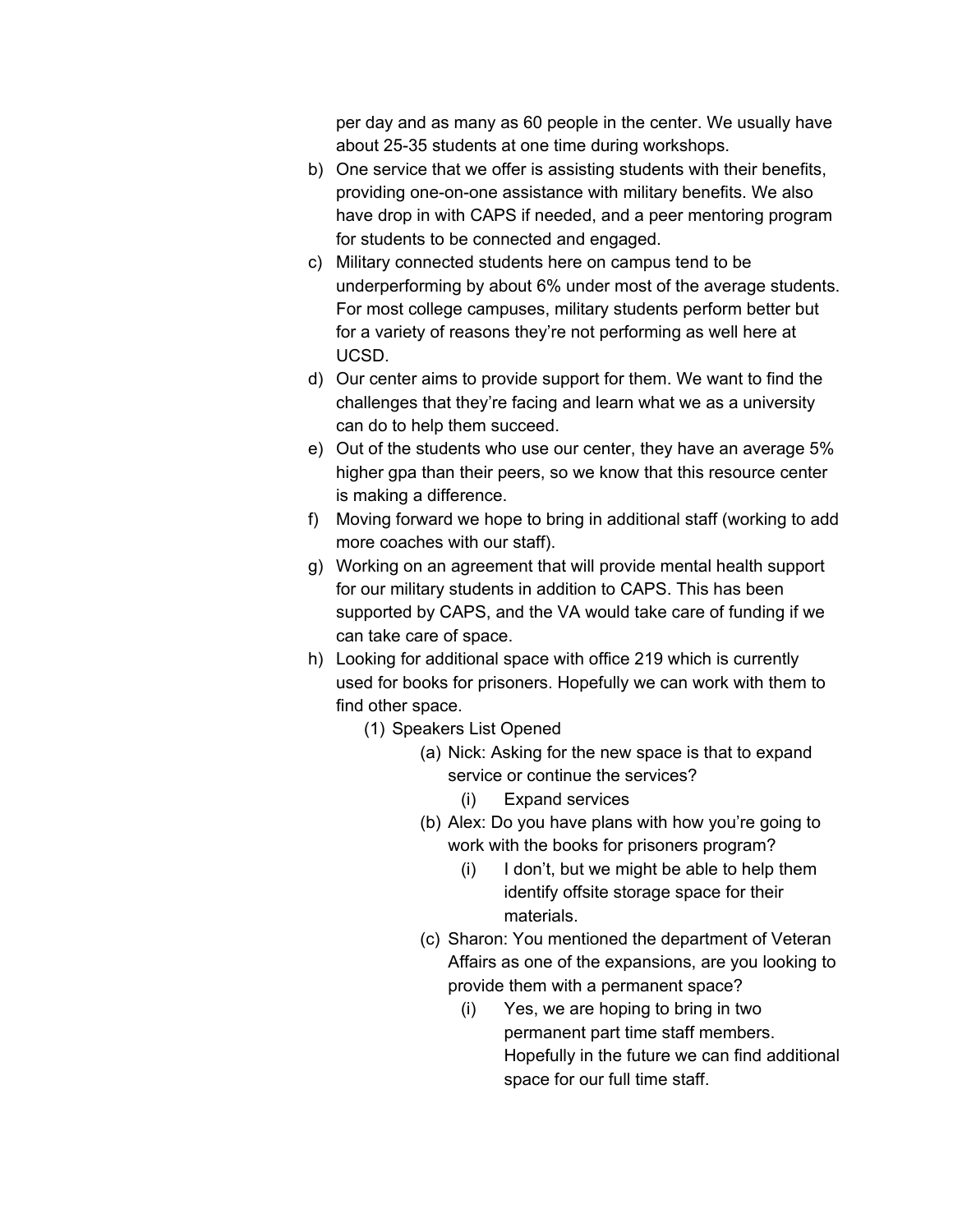- (d) Eric: Logistically, the door opens to the outside so would you ask to remove the door?
	- (i) We would ask to reconstruct the door, but that would be done with the funds from our budget.
- (e) Gary: Have you approached books for prisoners and started a dialogue with them?
	- (i) There's some anti-military sentiment that has been displayed from books for prisoners, so it's been hard to approach them when there has been tension between both parties. Working to bridge that challenge.
- (f) Ashley: UCAB gave books for prisoners that space
- (g) Katya: If we were to allocate them the space would you just replace books for prisoners with something else?
	- (i) Ashley: Don't think it would be possible to change it this year. This space would no longer be available as a student org office.
- (h) Gary: This space is currently used like a library which is not what we typically do for other student orgs.
- (i) Katya: Do we have a list of what other spaces are available?
	- (i) No spaces are available. There's a waitlist about 100 orgs long.
- (j) Sharon: The space allocation process happens in spring quarter. Information goes out in winter quarter, so organizations have to apply every year because it's not guaranteed that they will get that space again.
- (k) Alex (to Sharon): Is this space larger than other spaces?
	- (i) It's about 96 sq. ft. which is about average, but it only houses one org.
- (l) Emily: When do you need a commitment from this group? I'm assuming you can't move forward until we allocate you that space.
	- (i) We're putting a request for the 18-19 year hoping that the space will become available. We're also planing to move forward with the funding request anyway. If we didn't get the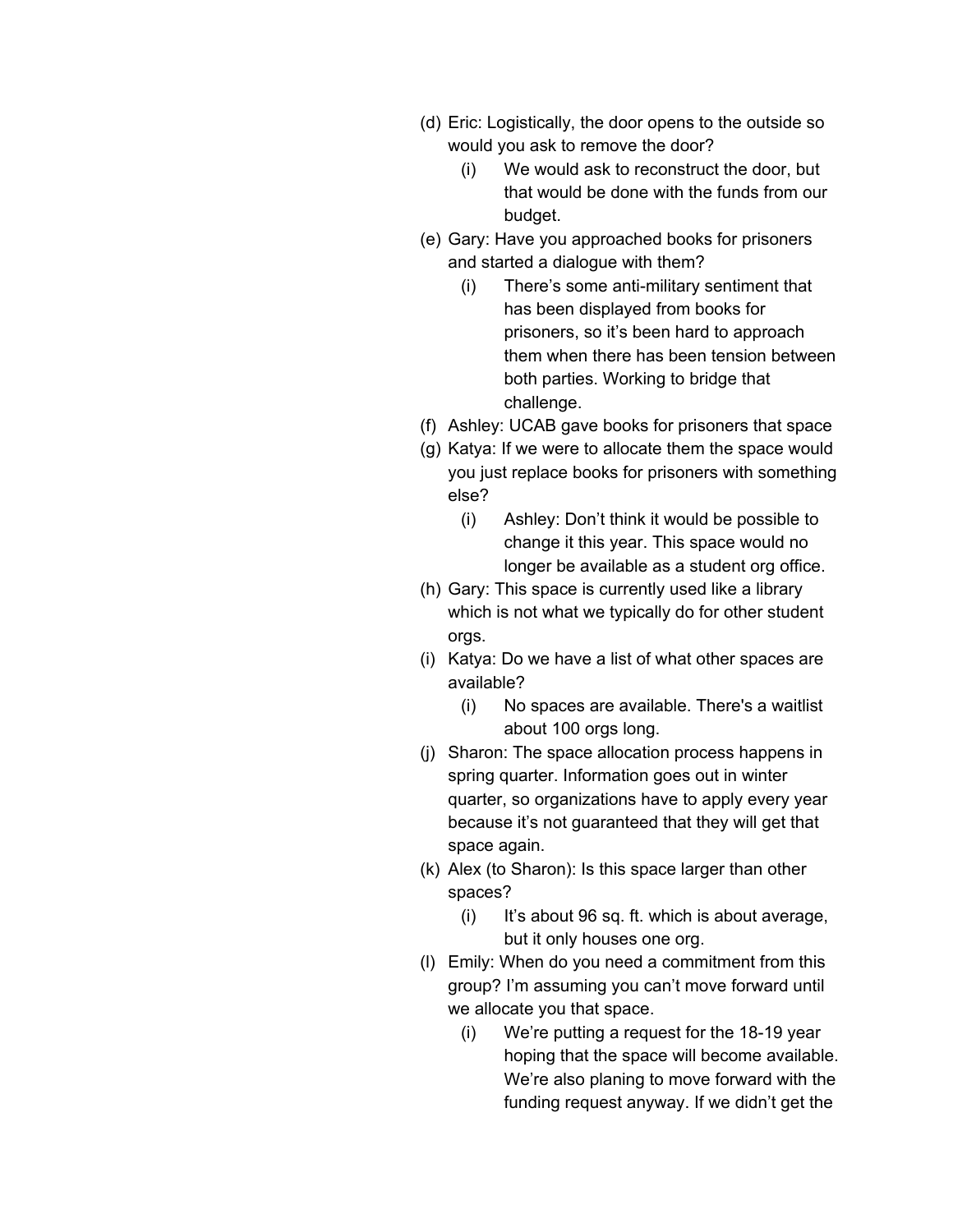space then we would have to share other offices spaces which would probably limit the number of hours the staff could work.

- (m) Gary: What about the utility space?
	- (i) Sharon: That space cannot be allocated.
- (2) Speakers List Closed

### **V. Chair Report**

- A. Posting policy ad-hoc committee
	- 1. It'll come back winter quarter.
- B. ACUI March 21-24
	- 1. Takes place finals week of winter quarter, but if you're available please let Sharon know soon.
- C. RFP Meeting January
	- 1. I'll be sending out a doodle late winter break or early week 1.
- D. Meeting January 9th
	- 1. UCAB does not meet during finals so next meeting will be January 9th.
	- 2. Discussing budget next quarter
- E. I've gotten facebook messages from the board, but if it's time pressing and sensitive information then please email me.

# **VI. Vice Chair Report**

# **VII. Director Report**

- A. I'll give you an update about Vice Chancellor Juan Gonzalez
	- 1. Executive Vice Chancellor Elizabeth Simmons will be stepping in the interim to cover that roll
	- 2. We're still maintaining a strong connection so that information you bring to me can still get to them.

### **VIII. New Business**

- A. Tech Fee Balance: \$3027.00 Fall Quarter
- B. Tech fee subsidy
	- 1. Voting if it promotes alumni participation
		- a) 3 yes it promotes alumni participation, 3 no it does not promote alumni participation
		- b) Tie Ashley: Last year it did, so i'm going to say that it does
	- 2. Voting if this event if a fundraiser
		- a) 6 yes it is a fundraiser, 0 it's not
	- 3. The event meets seven of the criteria
	- 4. Gary: Move to fund Seratones for \$225
		- a) Second: Nick

### **IX. Old Business**

- A. Santorini
- B. TapEx
- C. Speakers List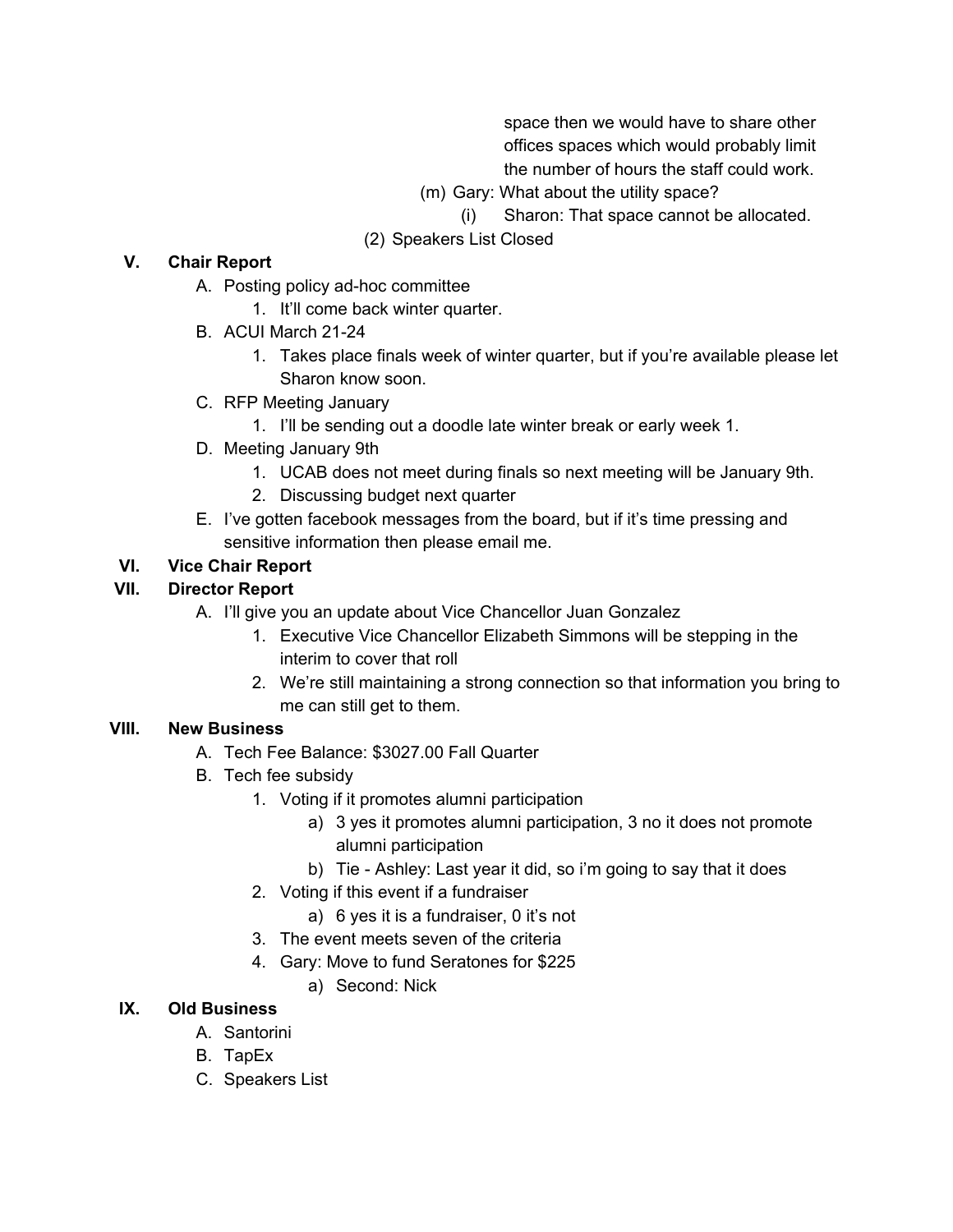- 1. Nick: My council wanted to keep Santorini. However with TapEx, we don't know how long it will take to put someone else in there so there was a 11-10 vote to keep TapEx. They don't want that space open for more than a year. If it's possible to get a vendor there quickly then they want to change out TapEx, it if not then they want to keep it.
- 2. Gary: Santorini is a good vendor and a popular favorite. Of the grad students who go to TapEx, people say that the boba is good but the food is poor/acceptable. They wouldn't mind a new vendor but there's the issue of how long that space will be open.
- 3. Emily: People vote with their dollars and it seems to be ranked highly as far as student usage. In my mind, I wonder if we could give feedback to the vendor about the food quality.
- 4. Alex: If we do not renew them is another boba place coming?
	- a) Ashley: When a lease renewal comes to UCAB, we decide about whether or not to renew and for how long. If RFP decides a concept for the space then that's what we stick with so if UCAB decides for it to be a boba place then yes.
- 5. Gary: A lot of people accept TapEx and think that it's good enough for them. It's not great but they accept it. There's a demand for the niche to be filled. My recommendation would be to renew the lease for 5 years for both vendors.
- 6. Eric: Agree with Gary. Santorini has a favorable response. TapEx is a low priority replacement and people wouldn't want to see that space vacant right away. For now I would also recommend renewing it.
- 7. Katya Move to call to question
	- a) Second: Gary
	- b) Gary: Move to extend the lease for Santorini and TapEx for 5 years
		- (1) Second: Katya
		- (2) Gary: Roll call vote
			- (a) Motion passes by 7 yes and 1 abstain

### **X. Member Reports**

- A. Katya: I would like to get your information because I'm doing an AS project where I wanted to try to have refrigerated lockers for PC.
	- 1. Gary: All of our information is on the current roster. It is on the website for UCAB under the board of directory.
- B. Alex: Nap pods I found out from the student health advocate from my council that there will be a "napping center" in the student health office of the Triton Pavillion
	- 1. Also someone brought up that they wanted Einstein brothers to be a vendor in the future
- C. Gary: I don't think that's the same timeline of our project. Do you know the status of the pilot project for the nap pods?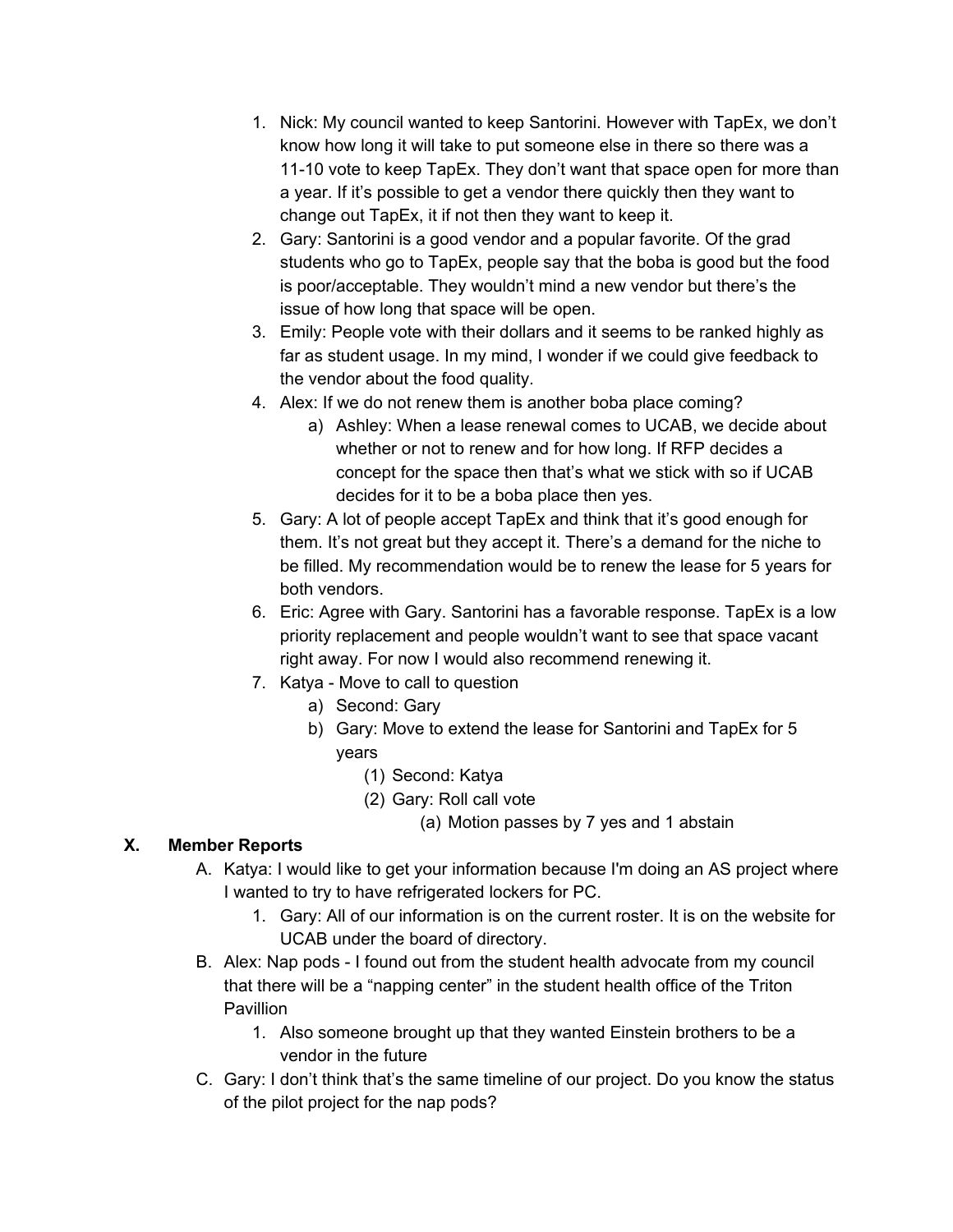1. No

- D. Hector: What's going on with Target?
	- 1. No updates from last month but we are meeting next friday.
- E. Speakers List Opened
	- 1. Hector: Some people wanted to know why Target won't go into the new pavilion instead of the bookstore. Also if they can they use triton cash and if it will affect the dining halls and markets?
		- a) Sharon: The head of the retail council reached out to me and asked how he could get feedback from students. If you're interested in asking these questions to the people directly in charge, then you should invite them to this meeting. Also, the space is not big enough to put Target in the Triton Pavilion, that's why it's potentially going in the bookstore. I will get back to you about the triton cash.
		- b) Hector: Does the 18,000 measure both floors?
			- (1) Measurement is just the second floor but they may lease the third as well.
	- 2. Eirc: Has the retail council thought about adding more student representatives besides Ashley?
		- a) Sharon: I can bring that to them. They have someone from AS as well, so they have 2 student reps.
	- 3. Gary: Who exactly is the person in charge of the lease of that management?
		- a) Sharon: It falls under the Vice Chancellor of Resource of Management and Planning. There is the director of the bookstore, but I don't know how involved he's been in this discussion.
	- 4. Alex: I'm concerned about the pricing and would it be inflated or the same as normal Targets? If it's inflated then what's the point of having it on campus.
	- 5. Eric: People said they wanted more outdoor space with the discussion of upcoming vacancies. Since the campus is urbanizing, they think we're missing just plain outdoor space, and with the lawn, they want to just keep it a lawn just maybe with outdoor furniture. One person wants to see more establishments that are open late.
	- 6. Gary: Most graduates are commuters and I don't think they would see much value in Target on campus especially if it's overpriced.
	- 7. Hector: How would it affect the community of La Jolla? Would this benefit the students of UCSD because they'll hire students to work at Target?
	- 8. Sharon: Target has a lot of stores with Starbucks kiosks in them. A statement came up that this Target would likely open a Starbucks in this space. UCEN already has a Starbucks, but the license that this Target might have with it's Starbucks might undercut the prices of the Starbucks we currently have.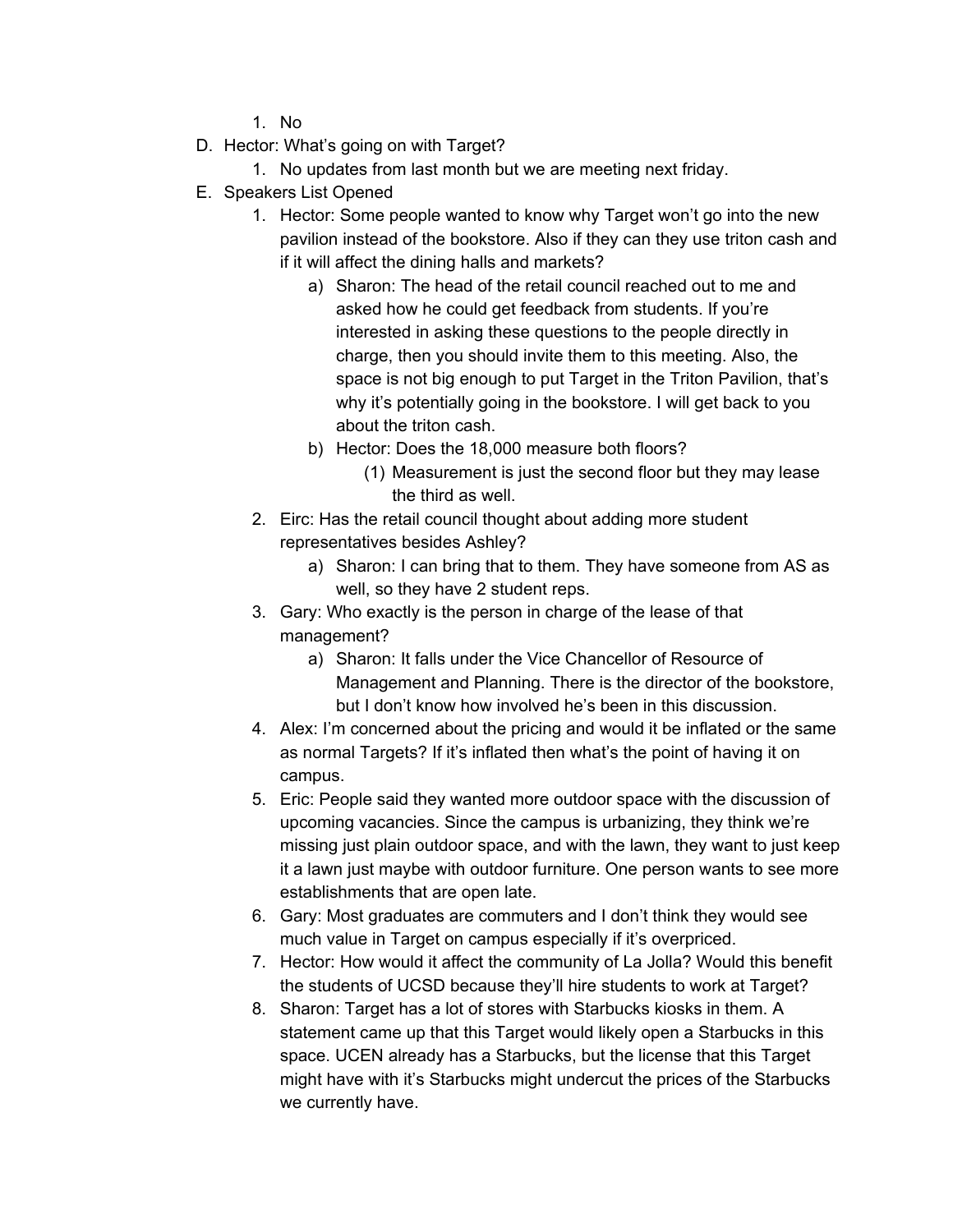- 9. Alex: Would it be that UCEN owns the starbucks or would it be licensed?
	- a) Sharon: It would be Target that owns the license. Target may have different licensing benefits that allow them to do things that UCEN can't do. They may or may not have that, just questions to think about.
- 10. Emily: Would the university be able to dictate the Target not open a competing starbucks?
	- a) Sharon: Maybe. That would all be part of a lease negotiation or a part of the specific terms that you would want to look at.
- 11. Gary: Bad form to have two of the same stores next to each other. Besides the fact that it's competing directly with our Starbucks, there's also Peet's on the first floor. If we move forward with Target, we'd have to strictly say no to a Starbucks because I think that's a bad idea.
- F. Speakers List Closed

## **XI. Open Forum**

- A. Gary: The green space thing is a good idea. Sad to see Uree lawn torn up. Can we have lawn blankets during the warmer weather to check out?
- B. Nick Lin: Heard that Seed and Sprout is going under new management. There's been reports from workers that there have been several violations.
	- 1. Move into closed session
	- 2. Move into open session
	- 3. There might be a fire hazard near the trees close to the snake path because people smoke there and there's a bunch of wooden litter that could be a fire hazard.
		- a) Sharon: This is not an area that we oversee, but I can certainly make a report about that and let the campus know.
	- 4. Gary: That's something for campus security. That's a spot that gets reported a lot but students keep coming back to that spot to smoke.
	- 5. Nick: I know we're going to be remodeling the round table area. Is there anyway to elevate the ceiling because it feels crowded or eliminate that step to make it feel more open. It's not round table itself but the area's not that well designed itself. Also, how do we access the minutes online?
		- a) Minutes should be up soon. They'll be out on the website and sent over the listserv.
	- 6. Alex: There was a UCEN booth playing music and it created a great atmosphere. Maybe we could get students to play their own types of music out there to promote atmosphere and community.
	- 7. Gary: When we demolish that amphitheatre I know UTC has that stage they set up during the day, so maybe that's something we can imitate.
	- 8. Sharon: Just a reminder that you have a small budget for implementing projects. You can pitch the idea to be on the agenda for further discussion. As UCEN updates its strategic plan, we're starting to narrow our focus, and place making is a goal for the coming years. The ideas of